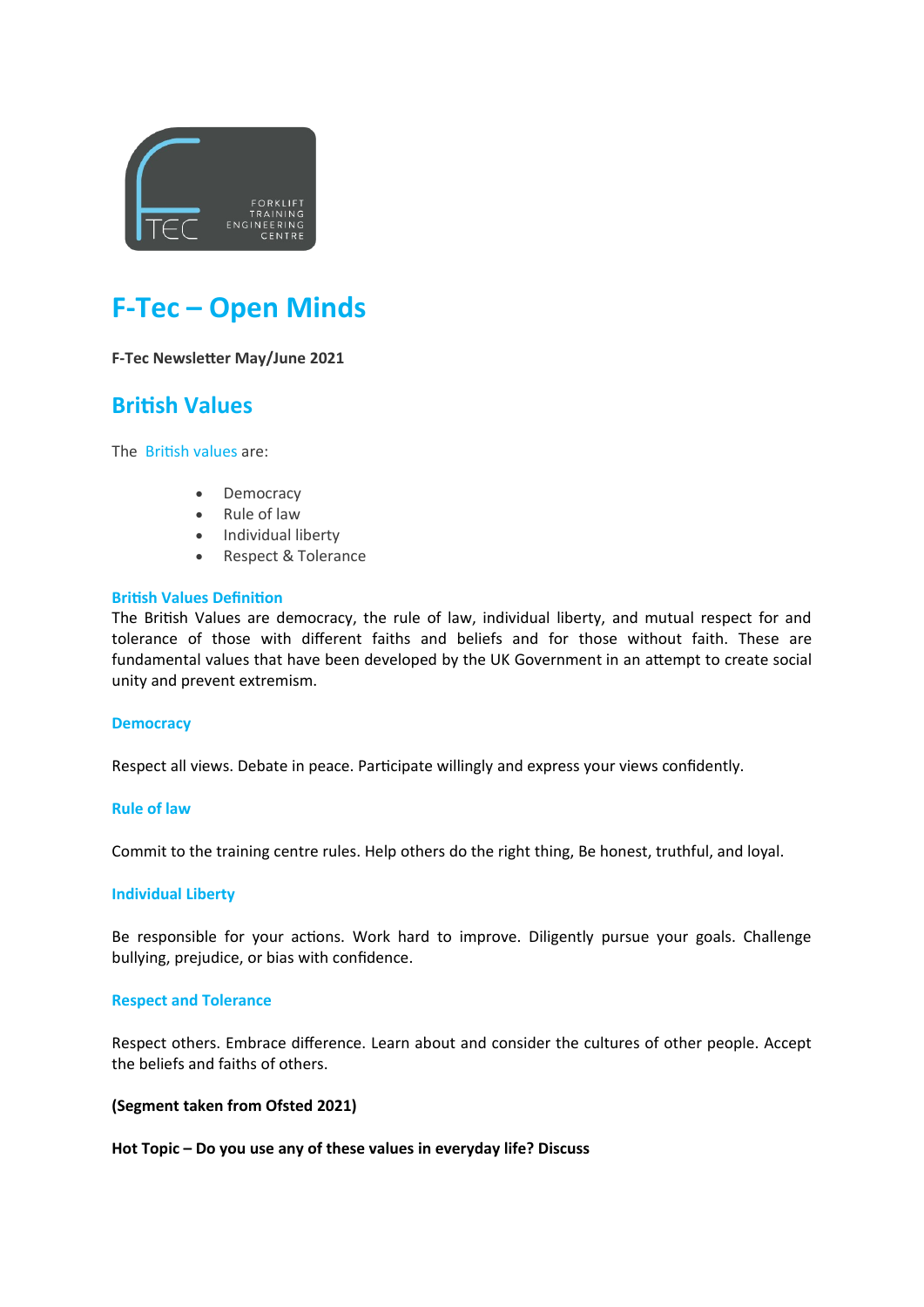

## **Staying Safe Online – Radicalisation**

#### **What is radicalisation and why does it happen?**

The Police National Legal Database, on their **[Ask the Police](https://www.askthe.police.uk/content/@1.htm)** website, defines radicalisation as 'the process whereby an individual adopts extreme religious, social or political ideals'.

Radicalisation usually happens when two conditions are present. Firstly, there has to be a person or group that holds a specific point of view and wants to recruit people to support them or take action on their behalf.

Secondly, the individuals being targeted will more often than not share common characteristics or circumstances. There have been many studies around this, but one of the more consistent factors is that the individual has some form of vulnerability, such as a mental illness or unmet psychological needs for belonging or status, that can be exploited and used by those trying to radicalise them.

#### **What is 'online grooming' and would you say it follows a similar pattern to radicalisation?**

Children's charity the **[National Society for the Prevention of Cruelty to Children](https://www.nspcc.org.uk/)** (NSPCC) defines grooming as 'when someone builds an emotional connection with a child to gain their trust for the purposes of sexual abuse, sexual exploitation or trafficking'.

While the drivers and objectives are different, the actual process is broadly similar to radicalisation, with the exploitation of a person's vulnerability usually being the critical factor. Those who are targeted are often offered something ideological, such as an eternal spiritual reward, or sometimes something physical, such as an economic incentive, that will make them 'feel better' about themselves or their situation.

#### **Who is most at risk of becoming a target?**

Anyone can be at risk. Age, social standing, and education do not necessarily matter as much as we previously thought, and we have seen all kinds of people become radicalised, from young men and women with learning difficulties to adults in well-respected professions. What is clear is that the more vulnerable the person, the easier it is to influence their way of thinking.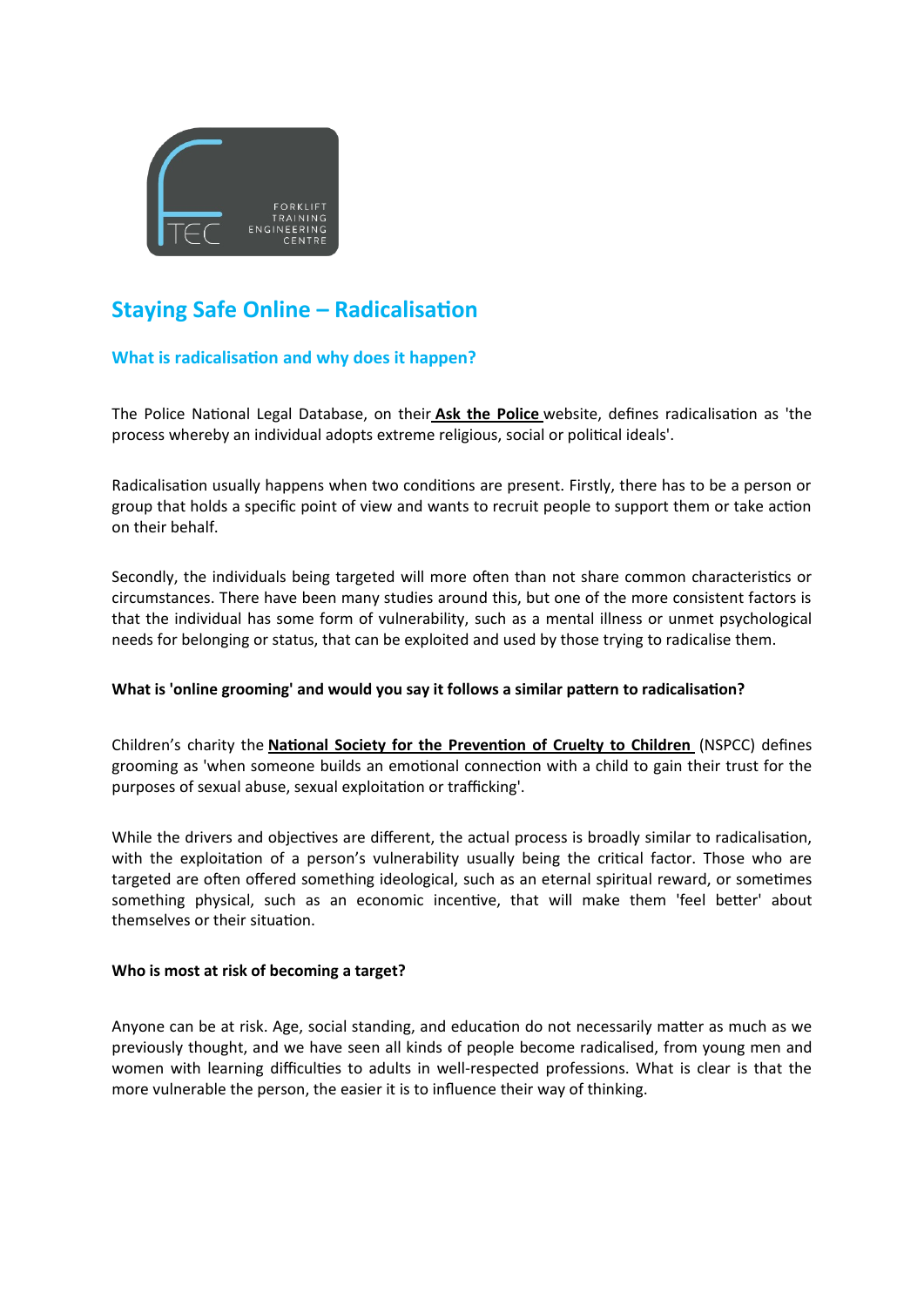

There is no real offline world anymore. We do not go online, we are online. Technology is now an extension of almost everything we do, and that has given people who want to radicalise and groom others an avenue for communication and a level of influence that was not present before.

It has also provided perpetrators with unique advantages: they can contact a target any time of day or night, and stream propaganda directly to them. Ideas can now be spread at the touch of a button and with very little technical knowledge. A smartphone and a social media platform are all that is required to start to propagate dangerous ideas and information with zero cost.

People who groom and radicalise also use the anonymity of the web as a layer of protection to avoid detection. The added ability to encrypt communication can make law enforcement extremely difficult.

#### **How has the rise of social media contributed to the risk?**

The online world has also made it so much easier to identify those who could be potentially influenced and radicalised. Social media platforms are full of groups of people looking for help and support, and those looking to exploit this can easily join these groups and befriend a vulnerable person.

Offers of support, friendship and belonging are all used to gain influence and control, so it is important to be alert. Despite the best efforts of social media providers and platforms, the sheer volume of web traffic means that questionable content can be uploaded and distributed for a considerable length.

#### **(Segment taken from Bristol Council Worldwide 2021)**

**Hot Topic – What are your views on radicalisation? Were you aware this can happen?** 

### **Online Safety tips**

#### **There are lots of things you can do to keep yourself safe online.**

#### **Think before you post**

Don't upload or share anything you wouldn't want your parents, carers, teachers or future employers seeing. Once you post something, you lose control of it, especially if someone else screenshots or shares it.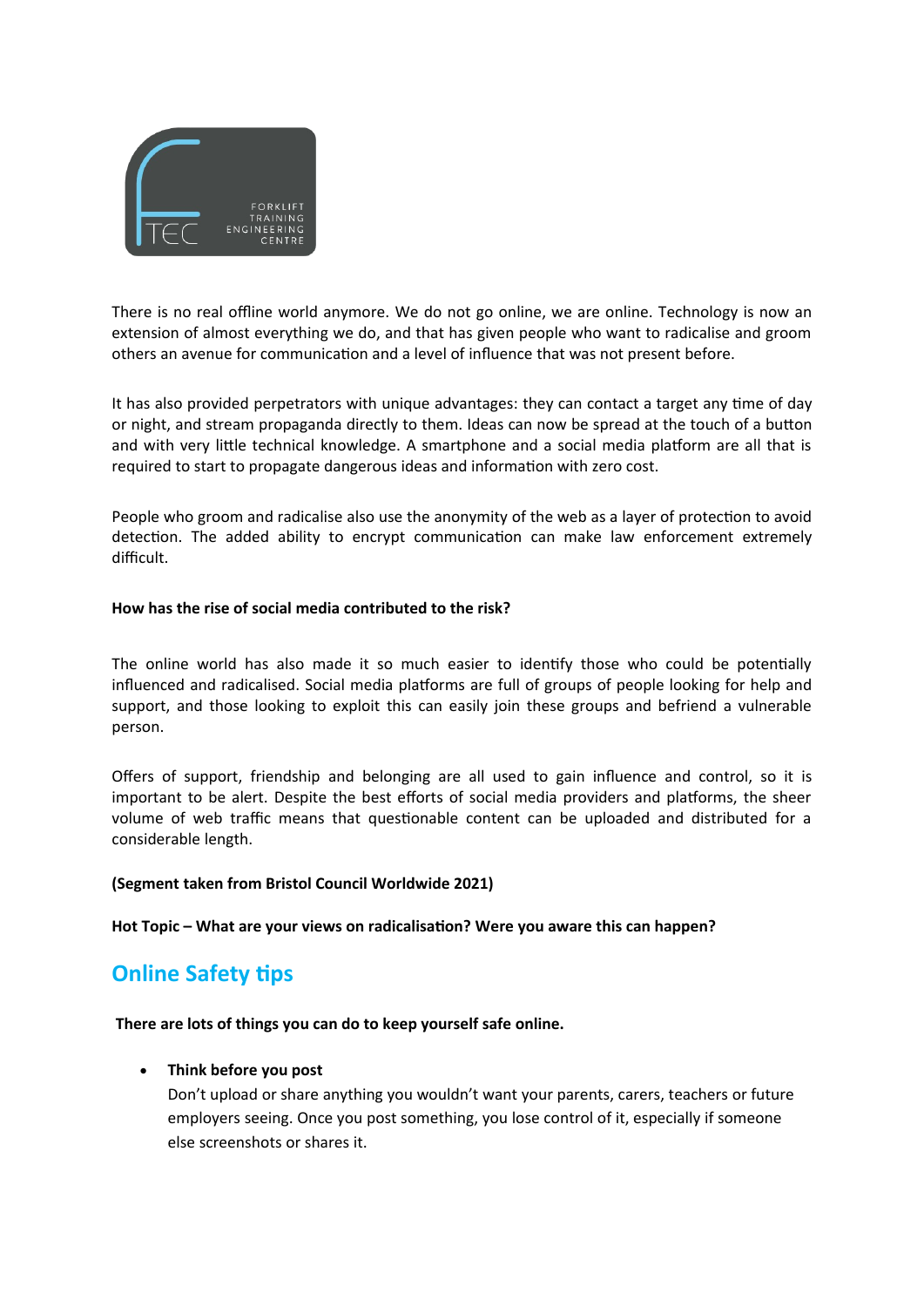

#### **Don't share personal details**

Keep things like your address, phone number, full name, school and date of birth private, and check what people can see in your privacy settings. Remember that people can use small clues like a school logo in a photo to find out a lot about you.

#### **Watch out for phishing and scams**

Phishing is when someone tries to trick you into giving them information, like your password. Someone might also try to trick you by saying they can make you famous or that they're from a talent agency. Never click links from emails or messages that ask you to log in or share your details, even if you think they might be genuine. If you're asked to log into a website, go to the app or site directly instead.

#### **Think about who you're talking to**

There are lots of ways that people try to trick you into trusting them online. Even if you like and trust someone you've met online, never share personal information with them like your address, full name, or where you go to school. Find out more about [grooming.](https://www.childline.org.uk/info-advice/bullying-abuse-safety/online-mobile-safety/online-grooming/)

**Keep your device secure** Make sure that you're keeping your [information](https://www.childline.org.uk/info-advice/bullying-abuse-safety/online-mobile-safety/staying-safe-online/#3) and device secure.

#### **Never give out your password**

You should never give out your password or log-in information. Make sure you pick strong, easy to remember [passwords.](https://www.childline.org.uk/info-advice/bullying-abuse-safety/online-mobile-safety/staying-safe-online/#3)

Cover your webcam

Some viruses will let someone access your webcam without you knowing, so make sure you cover your webcam whenever you're not using it.

#### **(Segment taken from Childline 2021)**

## **Mental Health & Wellbeing**

**While it's true 1 in 4 of us will experience a mental health issue in our lives, everyone has emotional wellbeing needs that change day to day, week to week and year to year. At work, the responsibility to have open conversations about mental health lives with everyone but disclosing**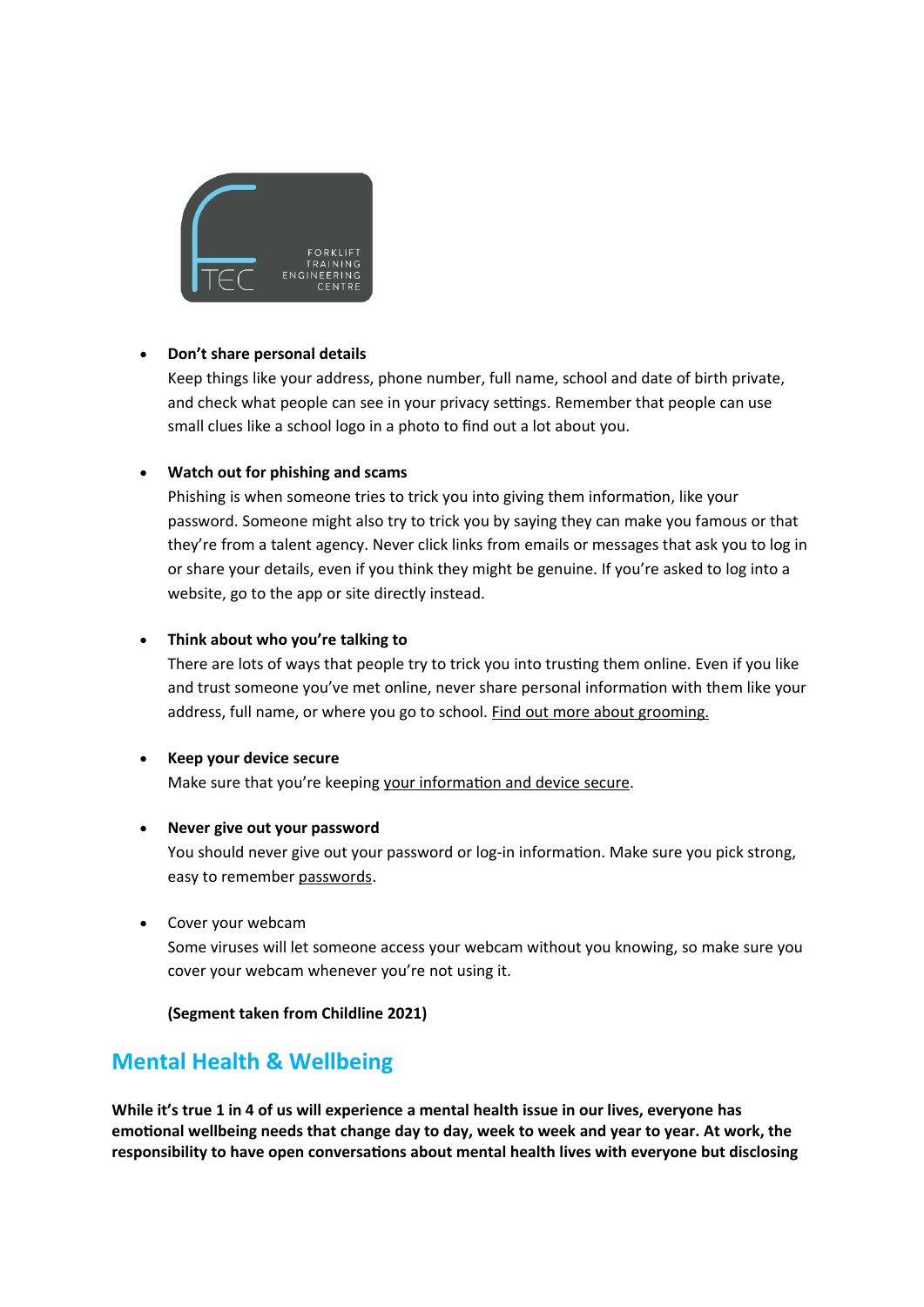**personal struggles can be daunting. However, speaking to your employer can bring a lot of relief to anyone suffering and help them get the support they need. Don't suffer in silence.**



- 1. Understand where you are Before you talk to anyone, it's a good idea to really understand where you are with your mental health and how it's affecting you personally and professionally. Your GP or cognitive behavioural therapist can help identify what's really going on. Knowing this information, will also enable you to confidently explain how you're feeling to your employer and why you think your condition has been exacerbated.
- 2. Plan for progress Before you speak to someone at work, think about what you want to get out of the conversation. It might be you find the hustle and bustle of commuting during rush hour has a negative impact on your stress levels, so working from home or having flexible start and finish times might really help. If you feel out of your depth or unsupported in your role, requesting a mentor at work or more regular catch-ups with your line manager, might be what you need to feel happier and more in control. Requesting longer periods of absence than the official policy states, to recover properly from emotional illhealth, might also be something you need to discuss.
- 3. Decide who to speak to There are no set rules for who to speak to about your mental health at work, it all depends on the relationships you have. If you're not close to your boss, it might be better to speak to a HR representative first. They're also likely to have had more formal training or previous experience to assist with such sensitive issues. If you work for a small business with no HR department, it's best to speak to a senior person you feel knows you best or who has the authority to take positive action quickly.
- 4. Explain your situation Frame the conversation as an opportunity, explaining you want to be able to perform to the best of your ability. Have specific examples to hand of things you find difficult at work and how this has impacted your performance or productivity. Make sure to talk about this when not you're feeling at your most emotionally vulnerable, or at the end of a particularly difficult day. You'll be able to explain yourself more clearly and it's less likely stress will take over, making it harder to get your point across.

#### **(Segment taken from Shout (Nuffield Health 2021)**